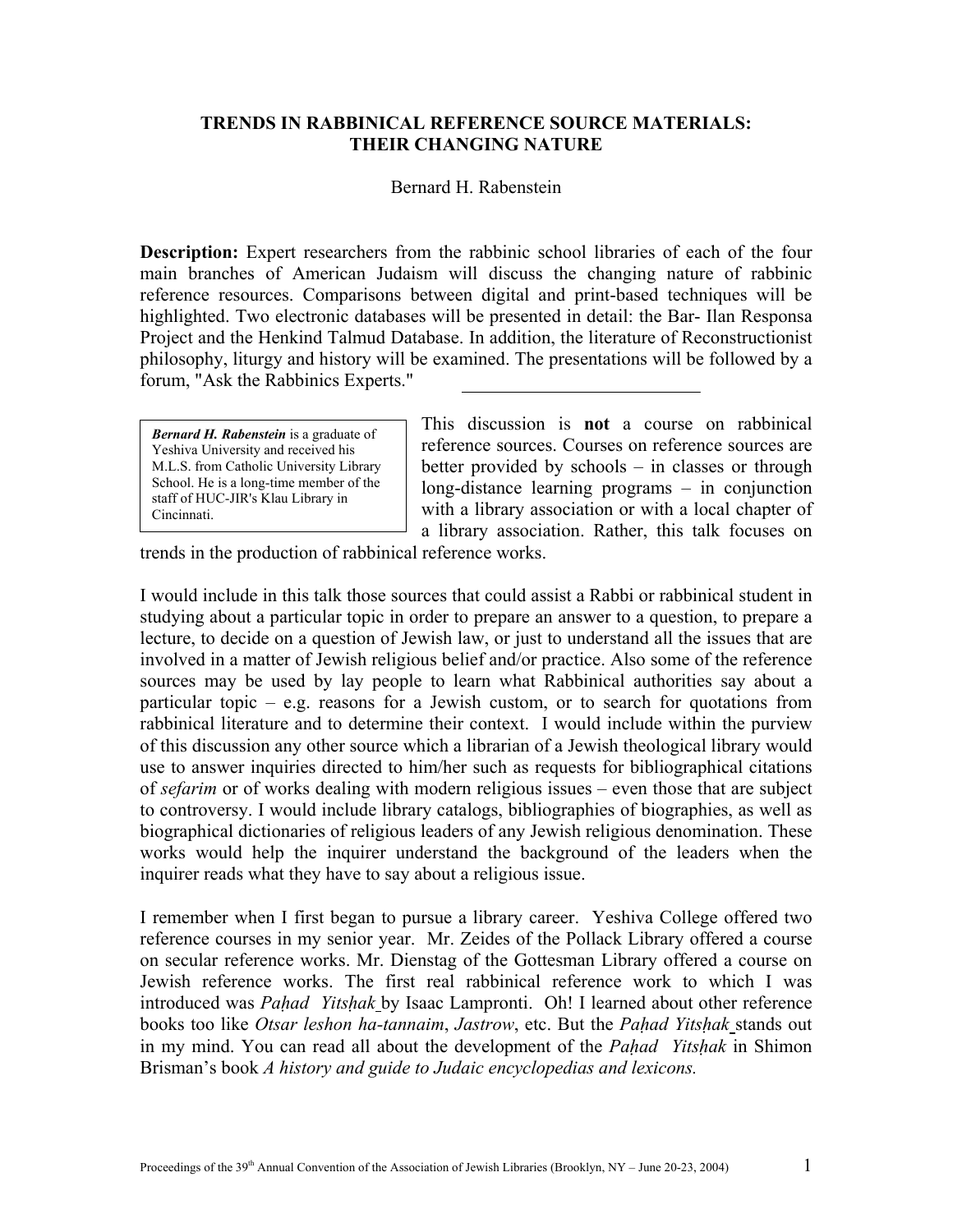The common denominator of all the works about which I first studied is the fact that they are books. They were compiled in written form on notepads or notebooks, or on separate sheets of paper that could be arranged and/or rearranged, or on smaller and larger index cards that could be sorted and/or re-sorted. The final product was always books and more books. Thus, the teachers of reference courses were literally "throwing the books" at us – first to explore them and then to be tested with questions like "Where do you find such and such information?" Matters pretty much stayed the same, especially for rabbinical reference works, until about the early 1980s.

The first new phenomenon was that the information was still compiled in the same old way, but production of the books was by computer. This logically resulted in indexes to those books being produced by computer – as imperfect as they might have been at first. Then other manifestations of reference sources began to materialize.

The Bar-Ilan Responsa Project or Proyekt Shu"t; I really do not have to talk about that database because the next speaker will do so.

But I can list for you other competing databases of a similar kind:

*The CD-ROM Judaic Classics Library* \ [electronic resource]. Deluxe ed.; Windows version 2.2. by the Institute for Computers in Jewish life and the Davka Corporation.

*התורני התקליטור*] electronic resource] = *The Torah CD-ROM library* : *הכלל*י *התקליטור* which is a searchable database of the Bible and commentaries, the Talmud and commentaries and rabbinical literature including works on Jewish law, philosophy, ethics, mysticism and Hasidism.

A new CD ROM, about which I saw a brochure, claims to include 15,000 books, all in the original script and with word-indexing capabilities. It is called *Otzar ha-chochmah.*  Personally, I would wait for reviews of this product before purchasing it.

The Institute of Hebrew Bibliography located at JNUL built up a database. The *העברי הספר אוצר* was compiled from it. The main volume, which is volume 2, contains the bibliographical information about the books, arranged by publication place and then by date. Vol. 1 contains the indexes to volume 2 by author, title, date, publisher, etc. It (the Institute) later issued an experimental CD. It currently offers a periodically updated CD and/or a subscription to an online database.

The online RAMBI database, maintained on the campus of the Hebrew University, also includes articles concerning religious matters. It was first widely distributed in printed format only.

The Comprehensive Aramaic Lexicon, based in part at Hebrew Union College-Jewish Institute of Religion, Cincinnati, and supervised by Professor Stephen Kaufman allowed Professor Michael Sokoloff to publish *Dictionary of Jewish Palestinian Aramaic of the Byzantine period* and *Dictionary of Jewish Babylonian Aramaic of the Talmudic and*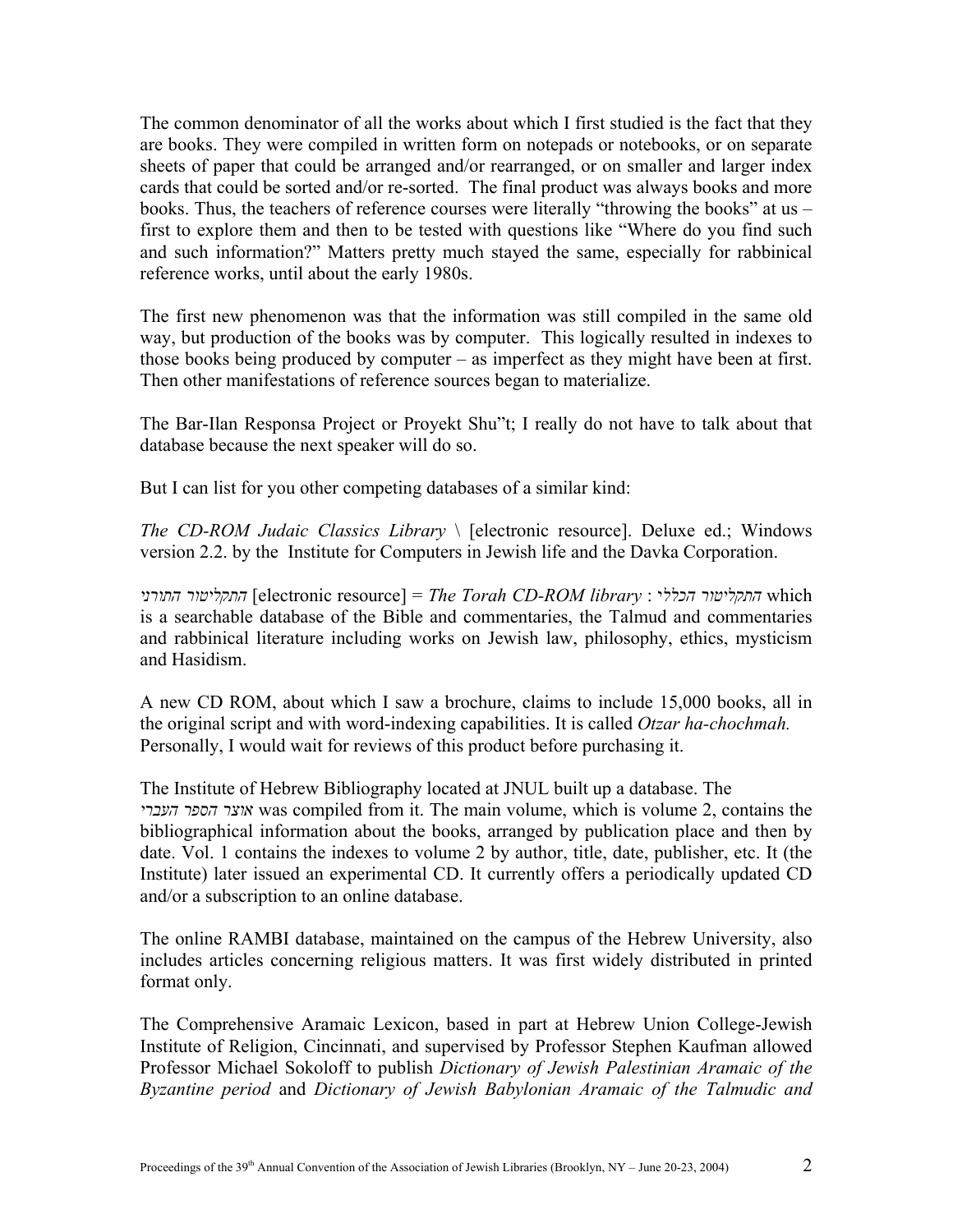*Geonic periods*. Though these dictionaries are not cheap enough to permit their wide dissemination, they will ultimately contribute to a further study of the Talmuds.

The above forms did not appear in sequence nor in some evolutionary pattern. They developed in their own time and at their own pace, thus giving the inquirer many new options by which to access the needed information.

One sees other manifestations of computer produced reference works. *Latter-day leaders* by Emanuel and Neil Rosenstein has the appearance of a series of print-outs of a relational database but the print-outs comprise separate sections arranged by forename, surname, geographical regions (including a birth/death date list for the Russia/Poland section).

Other reference works appeared for a long time only as printed works but were later published as a database such as the *Encyclopaedia Judaica*. The worth of that encyclopedia — as imperfect a work as it may be — increased exponentially because of the index and word-search capability. This category of reference works includes the *Entsiklopedyah Talmudit.* By virtue of its digital format it has increased its value. However, it should still be considered to be an "unfinished symphony."

Another database which appeared only in printed form and later transformed to a digital form is the *Index of Jewish Periodicals*. This index is also valuable in that it includes periodicals such as *Reform Judaism* and *Conservative Judaism,* which carry articles about religious issues involving the constituencies of movements which they cover.

Some databases are now available through the internet. The *Jewish Encyclopedia* which was originally published in 1901 but which is still often used and quoted, is available at the URL [http://www.jewishencyclopedia.com/index.jsp.](http://www.jewishencyclopedia.com/index.jsp) 

The Genizah online database, especially the Targum manuscripts in the Cambridge Genizah collection, is available at <http://www.lib.cam.ac.uk/Taylor-Schechter/GOLD/>.

Another useful database is [http://www.jewishgen.org/Rabbinic/infofiles/biblio.htm.](http://www.jewishgen.org/Rabbinic/infofiles/biblio.htm) This database has bibliographies of and biographies of Rabbis and links to other enties in the same database.

I also found a whole series of potentially useful databases in [http://www.dinur.org/.](http://www.dinur.org/) It is from the Dinur Center for Research in Jewish History of Hebrew University — Jewish History Resource Center. With regard to this talk it would also include Talmudic resources as well. Some of these databases have not yet been made available but they are being announced on this site as being prepared for public access. I want to forewarn you that not all these databases will be free.

Another phenomenon concerning the Rabbinical reference sources is the production of reference sources for the non-orthodox Rabbi or rabbinical student. Chatinover's *Topical Index of Reform Responsa,* which was originally available in book form, is now available